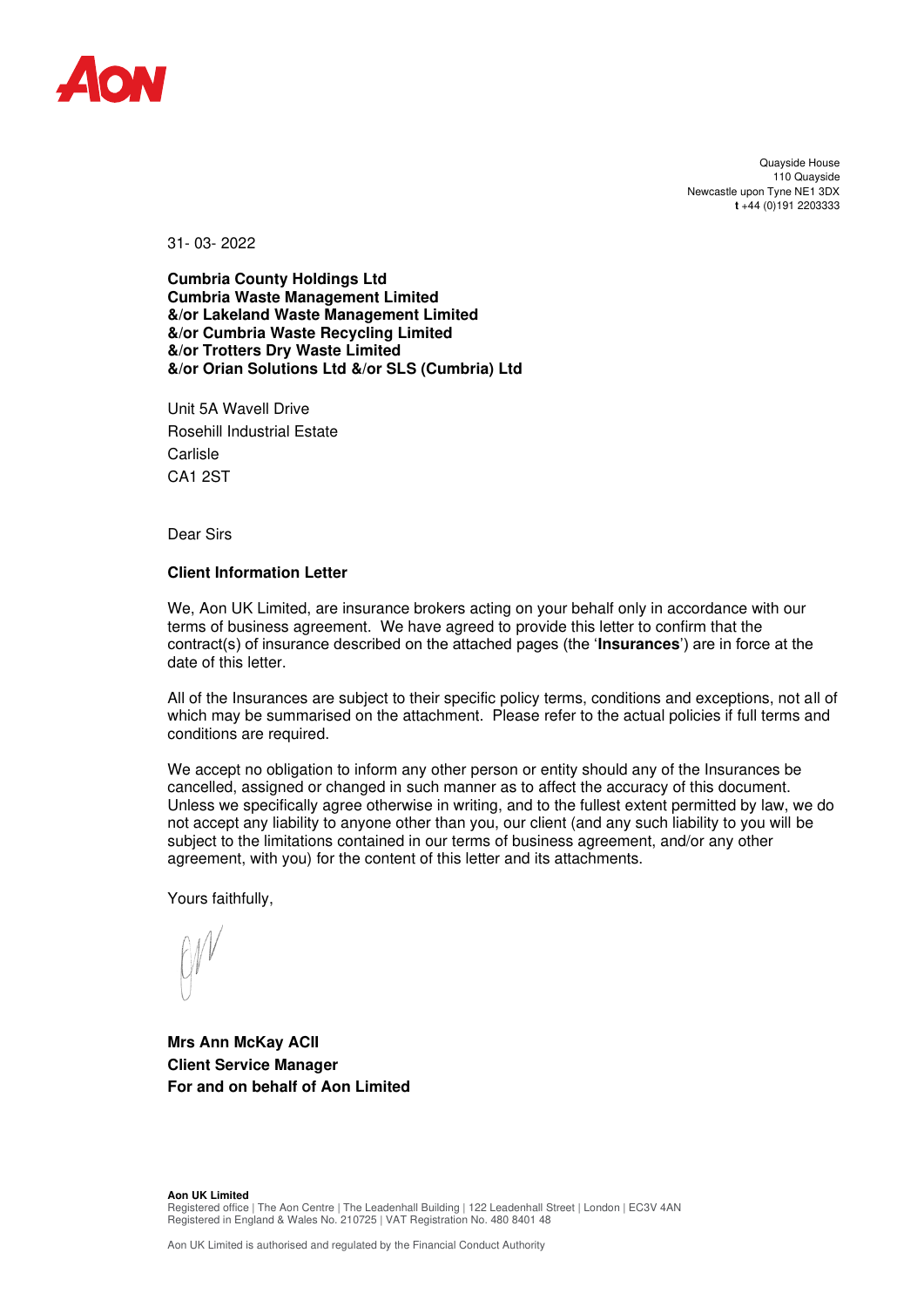

## The Insurances

**Insured Interests: Cumbria County Holdings Ltd, Cumbria Waste Management Limited &/or Lakeland Waste Management Limited, &/or Cumbria Waste Recycling Limited &/or Trotters Dry Waste Limited,&/or Orian Solutions Ltd &/or SLS (Cumbria) Ltd** 

| <b>Details</b>            | <b>Employers' Liability,</b>                                                      |
|---------------------------|-----------------------------------------------------------------------------------|
| <b>Insurer</b>            | Protector Insurance                                                               |
| <b>Policy Number</b>      | 1747101                                                                           |
| <b>Policy Period</b>      | 01-04-2022-31-03-2023                                                             |
| <b>Limit of Indemnity</b> | £10,000,000 per occurrence (reducing to £5,000,000 for Terrorism and<br>Asbestos) |

| <b>Details</b>            | <b>Excess Employers' Liability,</b>                 |
|---------------------------|-----------------------------------------------------|
| <b>Insurer</b>            | <b>QBE Europe Ltd</b>                               |
| <b>Policy Number</b>      | Y123974QBE0122A                                     |
| <b>Policy Period</b>      | 01-04-2022- 31-03-2023                              |
| <b>Limit of Indemnity</b> | £15,000,000 per occurrence in excess of £10,000,000 |

| <b>Details</b>                                      | <b>Public / Products Liability</b>                                                                                           |
|-----------------------------------------------------|------------------------------------------------------------------------------------------------------------------------------|
| <b>Insurer</b>                                      | Protector Insurance                                                                                                          |
| <b>Policy Number</b>                                | 1747101                                                                                                                      |
| <b>Policy Period</b>                                | 01-04-2022-31-03-2023                                                                                                        |
| <b>Limit of Indemnity</b>                           | Public Liability: £5,000,000 any one occurrence<br>Products Liability: £5,000,000 any one occurrence and in the<br>aggregate |
| <b>Third Party Property</b><br><b>Damage Excess</b> | £2,500 each and every loss                                                                                                   |

| <b>Details</b>            | <b>Excess Public Liability</b>      |
|---------------------------|-------------------------------------|
| <b>Insurer</b>            | QBE Europe Ltd                      |
| <b>Policy Number</b>      | Y097602QBE0122A                     |
| <b>Policy Period</b>      | 01-04-2022- 31-03-2023              |
| <b>Limit of Indemnity</b> | £10,000,000 in excess of £5,000,000 |

| <b>Details</b>            | <b>Hired in Plant</b>      |
|---------------------------|----------------------------|
| <b>Insurer</b>            | Ensurance Ltd              |
| <b>Policy Number</b>      | L221002662BQ-02            |
| <b>Policy Period</b>      | 01-04-2022- 31-03-2023     |
| <b>Limit of Indemnity</b> | £500,000 any one loss      |
| <b>Excess</b>             | £2,500 each and every loss |

This letter is provided for information only and is not to be understood as providing advice to you or anyone else on any decision that is under consideration. Under no circumstances shall any person or entity to whom/which this letter is disclosed be entitled to rely on its contents, or become insured, nor does such disclosure modify the Insurances in any way. The reader of this letter is responsible for any assumptions they make as to the coverage afforded by the Insurances, which may be subject to important conditions and/or exclusions.